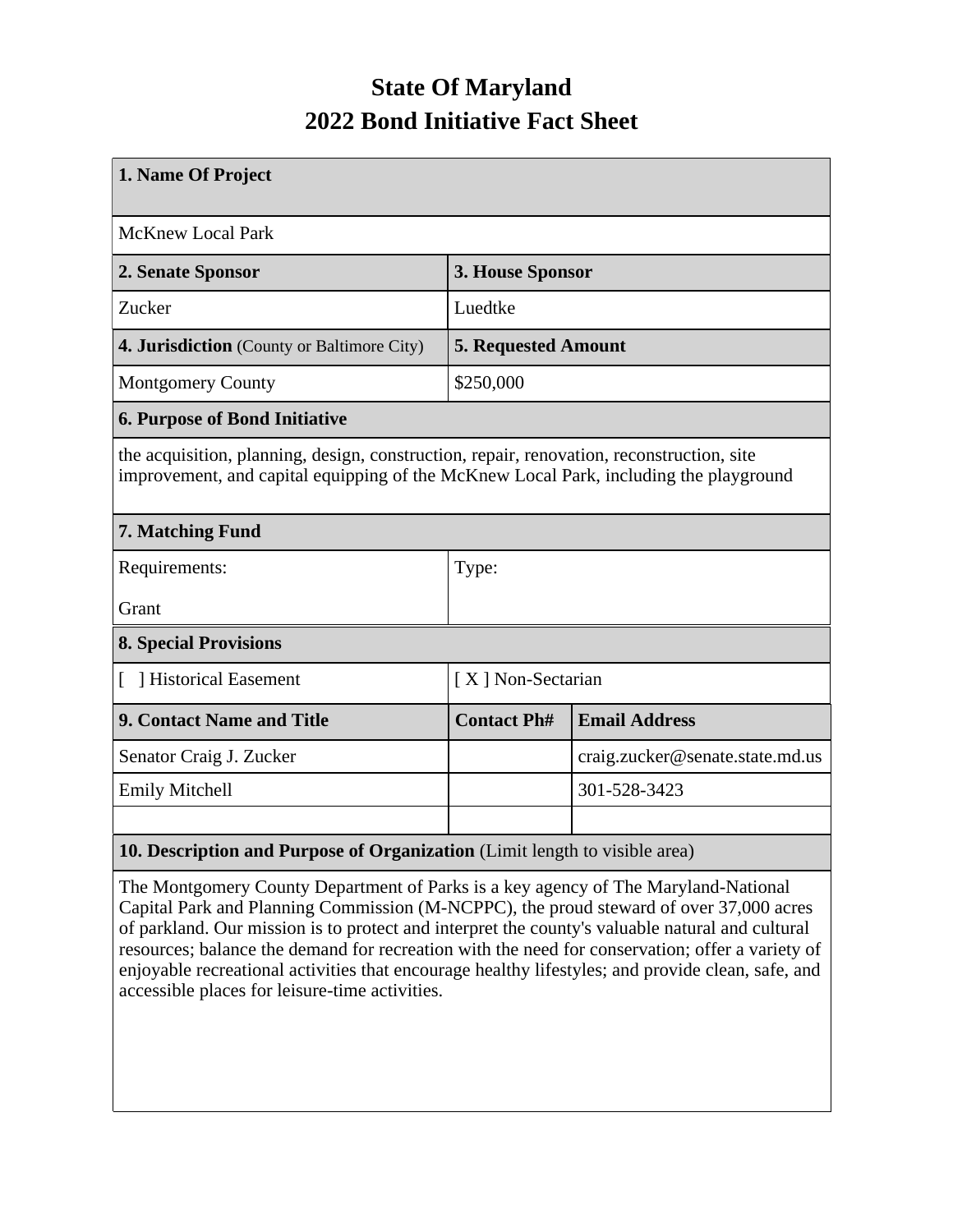## **11. Description and Purpose of Project** (Limit length to visible area)

The purpose of the project is to replace the aging playground equipment at McKnew Local Park. The project will include the installation of new playground equipment, as well as renovations to other park features, including resurfacing the courts, providing accessible walkways, and improving the park drainage. These additions would improve a greater portion of the park for all users to enjoy.

*Round all amounts to the nearest \$1,000. The totals in Items 12 (Estimated Capital Costs) and 13 (Proposed Funding Sources) must match. The proposed funding sources must not include the value of real property unless an equivalent value is shown under Estimated Capital Costs.*

| <b>12. Estimated Capital Costs</b>                                     |           |  |  |  |  |
|------------------------------------------------------------------------|-----------|--|--|--|--|
| <b>Acquisition</b>                                                     |           |  |  |  |  |
| <b>Design</b>                                                          | \$30,000  |  |  |  |  |
| <b>Construction</b>                                                    | \$470,000 |  |  |  |  |
| Equipment                                                              |           |  |  |  |  |
| <b>Total</b>                                                           | \$500,000 |  |  |  |  |
| 13. Proposed Funding Sources - (List all funding sources and amounts.) |           |  |  |  |  |
| McKnew Local Park State Aid                                            | \$250,000 |  |  |  |  |
| CIP Program: PLAR Local Park Playground Equipment                      | \$250,000 |  |  |  |  |
|                                                                        |           |  |  |  |  |
|                                                                        |           |  |  |  |  |
|                                                                        |           |  |  |  |  |
|                                                                        |           |  |  |  |  |
|                                                                        |           |  |  |  |  |
|                                                                        |           |  |  |  |  |
|                                                                        |           |  |  |  |  |
|                                                                        |           |  |  |  |  |
|                                                                        |           |  |  |  |  |
| <b>Total</b>                                                           | \$500,000 |  |  |  |  |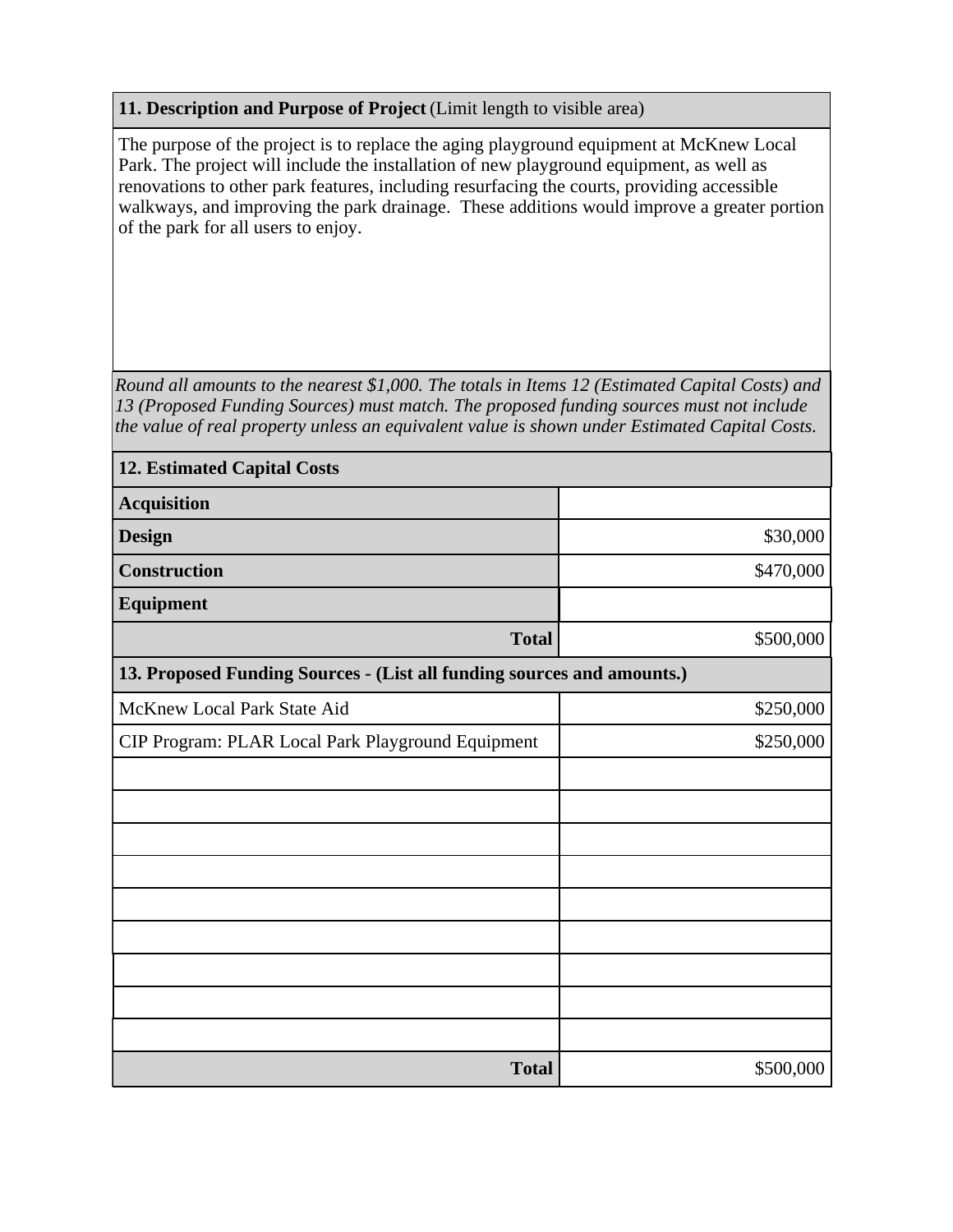| 14. Project Schedule (Enter a date or one of the following in each box. N/A, TBD or Complete)                                                                       |      |                        |                                                                                |                                                                                  |                                   |                                              |         |                                                                                              |  |
|---------------------------------------------------------------------------------------------------------------------------------------------------------------------|------|------------------------|--------------------------------------------------------------------------------|----------------------------------------------------------------------------------|-----------------------------------|----------------------------------------------|---------|----------------------------------------------------------------------------------------------|--|
| <b>Begin Design</b>                                                                                                                                                 |      | <b>Complete Design</b> |                                                                                |                                                                                  |                                   | <b>Begin Construction</b>                    |         | <b>Complete Construction</b>                                                                 |  |
| <b>July 2022</b>                                                                                                                                                    |      |                        | January 2023                                                                   |                                                                                  |                                   | March 2023<br>September 2023                 |         |                                                                                              |  |
| 15. Total Private Funds<br>and Pledges Raised                                                                                                                       |      |                        |                                                                                | 16. Current Number of<br><b>People Served Annually at</b><br><b>Project Site</b> |                                   |                                              |         | 17. Number of People to be<br><b>Served Annually After the</b><br><b>Project is Complete</b> |  |
| 0.00                                                                                                                                                                | 3000 |                        |                                                                                |                                                                                  | 3000                              |                                              |         |                                                                                              |  |
| 18. Other State Capital Grants to Recipients in the Past 15 Years                                                                                                   |      |                        |                                                                                |                                                                                  |                                   |                                              |         |                                                                                              |  |
| <b>Legislative Session</b>                                                                                                                                          |      |                        | <b>Amount</b>                                                                  |                                                                                  | <b>Purpose</b>                    |                                              |         |                                                                                              |  |
| 2021                                                                                                                                                                |      |                        |                                                                                | \$225,000                                                                        |                                   | <b>Damascus Recreation Park</b>              |         |                                                                                              |  |
| 2020                                                                                                                                                                |      |                        |                                                                                | \$100,000                                                                        | <b>Fairland Recreational Park</b> |                                              |         |                                                                                              |  |
|                                                                                                                                                                     |      |                        |                                                                                |                                                                                  |                                   |                                              |         |                                                                                              |  |
|                                                                                                                                                                     |      |                        |                                                                                |                                                                                  |                                   |                                              |         |                                                                                              |  |
| 19. Legal Name and Address of Grantee                                                                                                                               |      |                        |                                                                                |                                                                                  |                                   | <b>Project Address (If Different)</b>        |         |                                                                                              |  |
| The Maryland-National Capital Park and<br><b>Planning Commission</b><br>Montgomery County Department of Parks<br>2425 Reedie Drive, 11th Floor<br>Wheaton MD 20002  |      |                        | <b>McKnew Local Park</b><br>14901 Saddle Creek Drive<br>Burtonsville, MD 20866 |                                                                                  |                                   |                                              |         |                                                                                              |  |
| 14 - Montgomery County<br>20. Legislative District in<br><b>Which Project is Located</b>                                                                            |      |                        |                                                                                |                                                                                  |                                   |                                              |         |                                                                                              |  |
| 21. Legal Status of Grantee (Please Check One)                                                                                                                      |      |                        |                                                                                |                                                                                  |                                   |                                              |         |                                                                                              |  |
| <b>Local Govt.</b>                                                                                                                                                  |      |                        | <b>For Profit</b>                                                              |                                                                                  | <b>Non Profit</b>                 |                                              | Federal |                                                                                              |  |
| [X]                                                                                                                                                                 |      |                        | $\lceil \; \rceil$                                                             |                                                                                  | $\lceil \ \rceil$                 | $\lceil \; \rceil$                           |         |                                                                                              |  |
| 22. Grantee Legal Representative                                                                                                                                    |      |                        | 23. If Match Includes Real Property:                                           |                                                                                  |                                   |                                              |         |                                                                                              |  |
| Name:                                                                                                                                                               |      | <b>Adrian Gardner</b>  |                                                                                |                                                                                  |                                   | <b>Has An Appraisal</b><br><b>Been Done?</b> |         | Yes/No                                                                                       |  |
| <b>Phone:</b>                                                                                                                                                       |      |                        | 301-495-2460                                                                   |                                                                                  |                                   |                                              |         | N <sub>o</sub>                                                                               |  |
| <b>Address:</b>                                                                                                                                                     |      |                        | If Yes, List Appraisal Dates and Value                                         |                                                                                  |                                   |                                              |         |                                                                                              |  |
| The Maryland-National Capital Park and<br><b>Planning Commission</b><br>Montgomery County Department of Parks<br>2425 Reedie Drive, 11th Floor<br>Wheaton, MD 20902 |      |                        |                                                                                |                                                                                  |                                   |                                              |         |                                                                                              |  |
| Attn: Bond Bill Administrator, Park<br><b>Development Division</b>                                                                                                  |      |                        |                                                                                |                                                                                  |                                   |                                              |         |                                                                                              |  |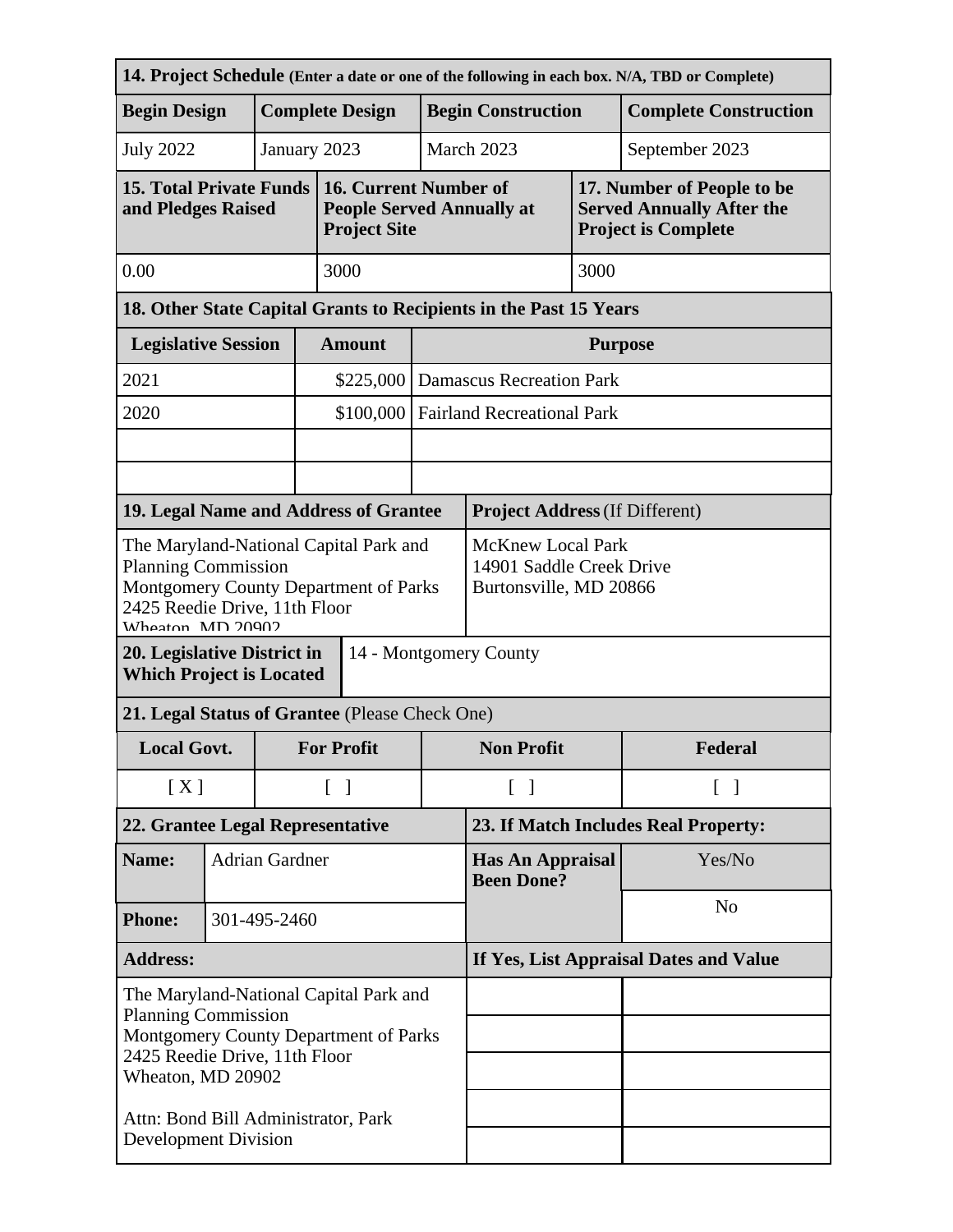| 24. Impact of Project on Staffing and Operating Cost at Project Site                         |                                                                                      |                          |                                           |                                             |         |  |
|----------------------------------------------------------------------------------------------|--------------------------------------------------------------------------------------|--------------------------|-------------------------------------------|---------------------------------------------|---------|--|
| Current # of<br><b>Employees</b>                                                             | Projected # of<br><b>Employees</b>                                                   |                          | <b>Current Operating</b><br><b>Budget</b> | <b>Projected Operating</b><br><b>Budget</b> |         |  |
| 5                                                                                            | 5                                                                                    |                          | 6600.00                                   |                                             | 7920.00 |  |
| 25. Ownership of Property (Info Requested by Treasurer's Office for bond purposes)           |                                                                                      |                          |                                           |                                             |         |  |
| A. Will the grantee own or lease (pick one) the property to be improved?<br>Own              |                                                                                      |                          |                                           |                                             |         |  |
| B. If owned, does the grantee plan to sell within 15 years?<br>N <sub>o</sub>                |                                                                                      |                          |                                           |                                             |         |  |
| C. Does the grantee intend to lease any portion of the property to others?<br>N <sub>o</sub> |                                                                                      |                          |                                           |                                             |         |  |
|                                                                                              | D. If property is owned by grantee any space is to be leased, provide the following: |                          |                                           |                                             |         |  |
|                                                                                              | <b>Lessee</b>                                                                        | <b>Terms</b> of<br>Lease | Cost<br><b>Covered</b><br>by Lease        | <b>Square</b><br>Footage<br><b>Leased</b>   |         |  |
|                                                                                              | N/A                                                                                  |                          |                                           |                                             |         |  |
|                                                                                              |                                                                                      |                          |                                           |                                             |         |  |
|                                                                                              |                                                                                      |                          |                                           |                                             |         |  |
|                                                                                              |                                                                                      |                          |                                           |                                             |         |  |
|                                                                                              |                                                                                      |                          |                                           |                                             |         |  |
|                                                                                              |                                                                                      |                          |                                           |                                             |         |  |
| E. If property is leased by grantee - Provide the following:                                 |                                                                                      |                          |                                           |                                             |         |  |
| <b>Name of Leaser</b>                                                                        |                                                                                      |                          | <b>Length of</b><br>Lease                 | <b>Options to Renew</b>                     |         |  |
|                                                                                              | N/A                                                                                  |                          |                                           |                                             |         |  |
|                                                                                              |                                                                                      |                          |                                           |                                             |         |  |
|                                                                                              |                                                                                      |                          |                                           |                                             |         |  |
|                                                                                              |                                                                                      |                          |                                           |                                             |         |  |
|                                                                                              |                                                                                      |                          |                                           |                                             |         |  |
|                                                                                              |                                                                                      |                          |                                           |                                             |         |  |
| <b>26. Building Square Footage:</b>                                                          |                                                                                      |                          |                                           |                                             |         |  |
| <b>Current Space GSF</b>                                                                     |                                                                                      | N/A                      |                                           |                                             |         |  |
| <b>Space to be Renovated GSF</b>                                                             |                                                                                      |                          | N/A                                       |                                             |         |  |
| <b>New GSF</b>                                                                               |                                                                                      |                          | N/A                                       |                                             |         |  |